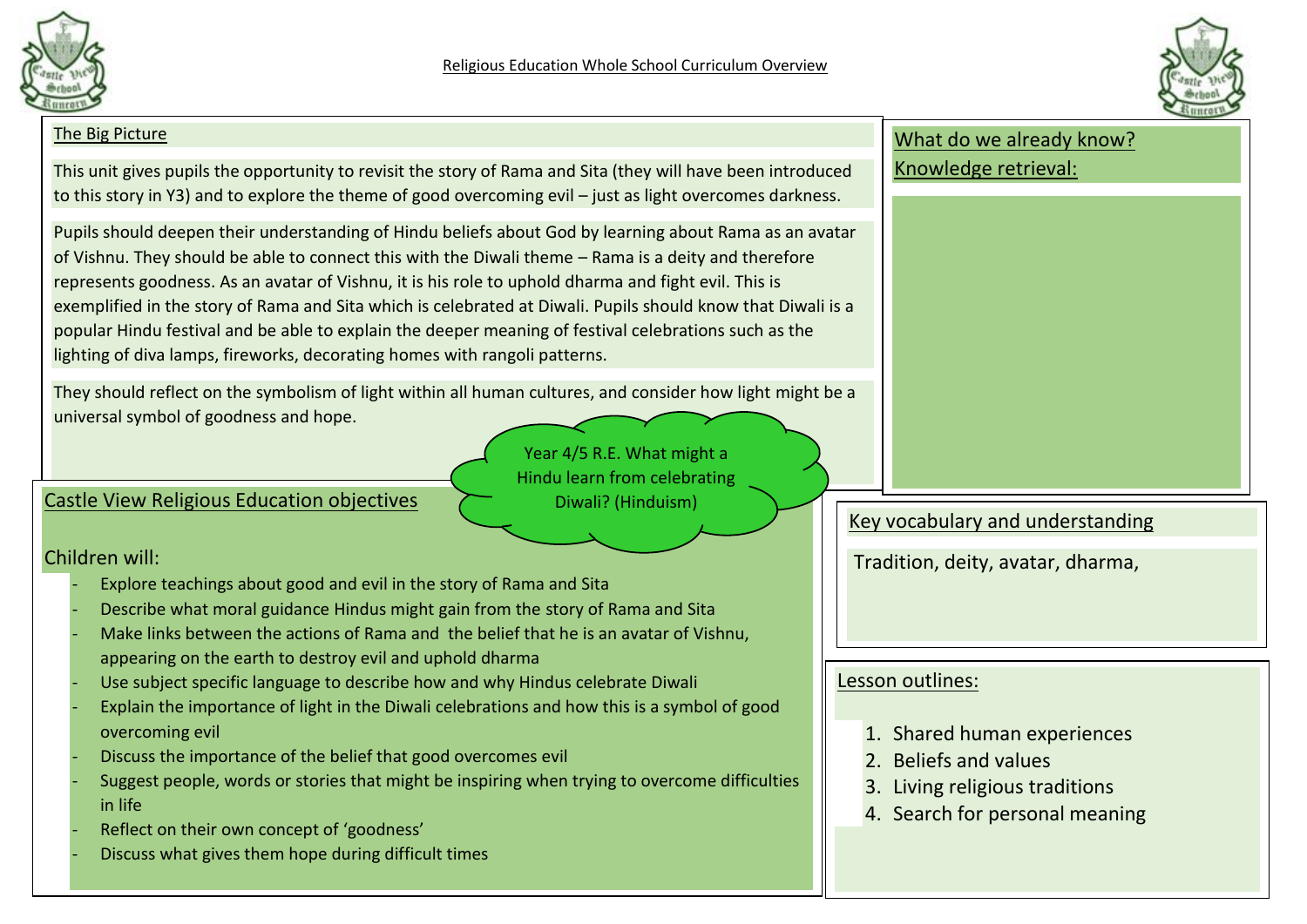



### The Big Picture This unit enables pupils to examine the structures that underpin Islamic beliefs and practices in greater depth. Through a study of Ramadhan, opportunities are provided for pupils to understand the key values of Islam of submission to Allah and service to God through charitable life and actions. They will consider the role of commitment as part of religious life and reflect on the wider human value of being committed to ideas, to self-improvement or to other people. Pupils will have opportunities to think about their own commitments and the extent to which these have a positive impact on their lives. What do we already know? Knowledge retrieval: Key vocabulary and understanding Commitment, Shahada, Salah, Saum, Zakah, Hajj (The Five Pillars), Mecca, Eid, Castle View Religious Education objectives Children will: - Know about Islamic teachings about Ramadan from the Qur'an Make links between Islamic values and the beliefs explored so far in their study of Islam Use language to describe how and why Muslims fast at Ramadan Explain the importance of Ramadan in the context of the Five Pillars of Islam - Consider the impact that fasting might have on individuals, families and communities - Discuss the importance of showing commitment to a belief, value or community Consider the role of sacrifice within religion and communities Reflect on their own beliefs, values and commitments Consider and discuss how they demonstrate their personal commitments Lesson outlines: 1. Shared human experiences 2. Beliefs and values 3. Living religious traditions 4. Search for personal meaning Year 4/5 R.E. Why do Muslims fast during Ramadan? (Islam)